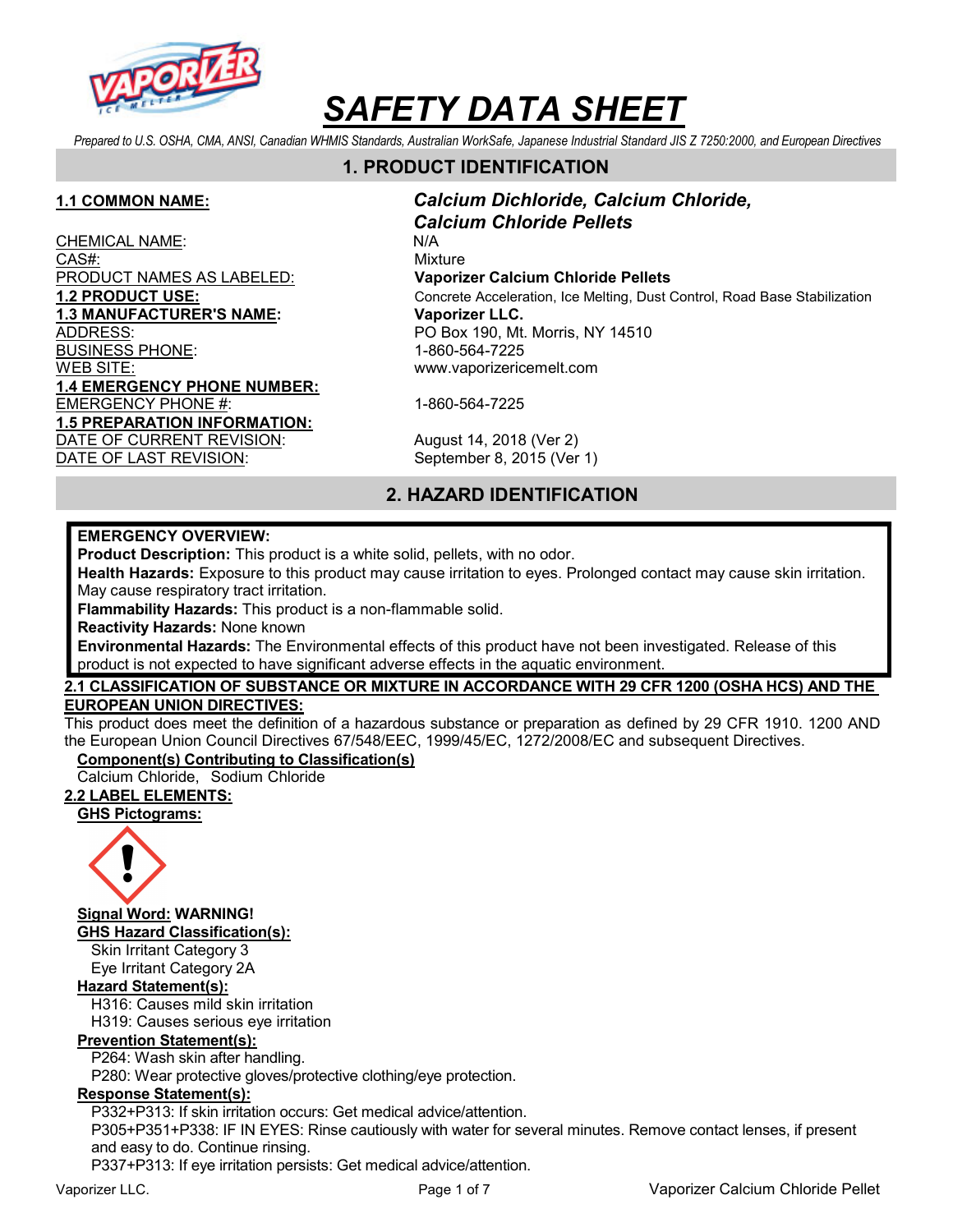

#### Storage Statement(s):

None Applicable

Disposal Statement(s):

None Applicable

#### 2.3 HEALTH HAZARDS OR RISKS FROM EXPOSURE:

SYMPTOMS OF OVEREXPOSURE BY ROUTE OF EXPOSURE: The most significant routes of exposure for this product are by inhalation, skin contact, eye contact or ingestion.

ACUTE:

INHALATION: Inhalation may be irritating to the respiratory tract.

CONTACT WITH SKIN: Repeated or prolonged contact may cause skin irritation.

EYE CONTACT: Contact may irritate the eyes, resulting in redness or watering.

INGESTION: Ingestion of a large quantity may cause gastrointestinal irritation with nausea and vomiting. CHRONIC: None known

**TARGET ORGANS: Acute:** Eyes, Skin, Respiratory System **Chronic: None Known** Chronic: None Known

# 3. COMPOSITION AND INFORMATION ON INGREDIENTS

| <b>Hazardous Ingredients:</b> | WT%      | CAS#       | <b>EINECS#</b> | Index $#$    | <b>GHS Classifications</b>                                 |
|-------------------------------|----------|------------|----------------|--------------|------------------------------------------------------------|
| Calcium Chloride              | 90-92%   | 10043-52-4 | 233-140-8      | 017-013-00-2 | Eye Irritant Cat 2A                                        |
| Water                         | $4 - 6%$ | 7732-18-5  | 231-791-2      | Not Listed   | Not Classified                                             |
| Potassium Chloride            | $2 - 3%$ | 7447-40-7  | 231-211-8      | Not Listed   | Not Classified                                             |
| Sodium Chloride               | $1 - 2%$ | 7647-14-5  | 231-598-3      | Not Listed   | Skin Irritant Cat 2, Eye Irritant Cat 2A,<br>STOT SE Cat 3 |

Balance of other ingredients is less than 1% in concentration (or 0.1% for carcinogens, reproductive toxins, or respiratory sensitizers). Actual concentrations are withheld as trade secret.

# 4. FIRST-AID MEASURES

### 4.1 DESCRIPTION OF FIRST AID MEASURES:

EYE CONTACT: If product enters the eyes, open eyes while under gentle running water for at least 15 minutes. Seek medical attention if irritation persists.

SKIN CONTACT: If product contacts skin, wash skin thoroughly with soap and water after handling. Seek medical attention if irritation develops and persists.

INHALATION: If breathing becomes difficult, remove victim to fresh air. If necessary, use artificial respiration to support vital functions. Seek medical attention.

INGESTION: If product is swallowed, call physician or poison control center for most current information. If professional advice is not available, do not induce vomiting. Never induce vomiting or give diluents (milk or water) to someone who is unconscious, having convulsions, or who cannot swallow. Seek medical advice. Take a copy of the label and/or SDS with the victim to the health professional.

MEDICAL CONDITIONS AGGRAVATED BY EXPOSURE: None known

# 4.2 SYMPTOMS AND EFFECTS, BOTH ACUTE AND DELAYED:

Exposure to this product may cause irritation to skin and eyes. Inhalation of dust may cause irritation to respiratory system. May be harmful if swallowed with digestive tract irritation and vomiting.

4.3 RECOMMENDATIONS TO PHYSICIANS: Treat symptoms and eliminate overexposure.

# 5. FIRE-FIGHTING MEASURES

# 5.1 FIRE EXTINGUISHING MATERIALS:

Use fire extinguishing methods below: Water Spray: Yes Carbon Dioxide: Yes Foam: Yes Dry Chemical: Yes Halon: Yes **Other: Any "C" Class** 

# 5.2 UNUSUAL FIRE AND EXPLOSION HAZARDS:

None known Explosion Sensitivity to Mechanical Impact: No Explosion Sensitivity to Static Discharge: No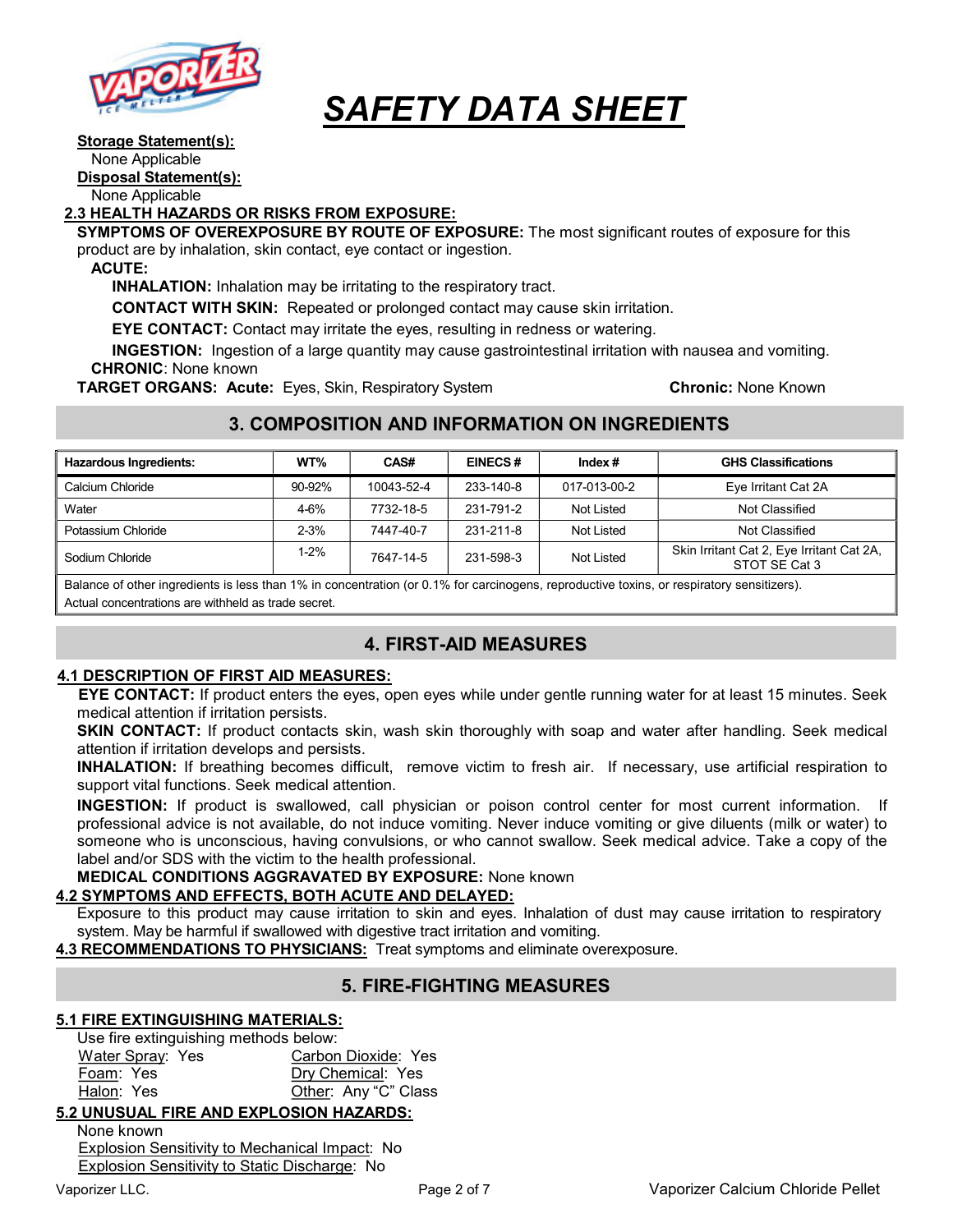

#### 5.3 SPECIAL FIRE-FIGHTING PROCEDURES:

Incipient fire responders should wear eye protection. Structural firefighters must wear Self-Contained Breathing Apparatus and full protective equipment. Isolate materials not yet involved in the fire and protect personnel. Move containers from fire area if this can be done without risk; otherwise, cool with carefully applied water spray. If possible, prevent runoff water from entering storm drains, bodies of water, or other environmentally sensitive areas. NFPA RATING SYSTEM GENERAL MERICULARY SYSTEM HAND HOTEL HAND HOTEL AND HAND SYSTEM HAND SYSTEM DESCRIPTION OF STREAM OF STREAM OF STREAM OF STREAM OF STREAM OF STREAM OF STREAM OF STREAM OF STREAM OF STREAM OF STREAM OF ST





Hazard Scale: 0 = Minimal 1 = Slight 2 = Moderate 3 = Serious 4 = Severe \* = Chronic hazard

# 6. ACCIDENTAL RELEASE MEASURES

#### 6.1 PERSONAL PRECAUTIONS, PROTECTIVE EQUIPMENT AND EMERGENCY PROCEDURES:

See section 8.2 for Exposure Controls.

#### 6.2 ENVIRONMENTAL PRECAUTIONS:

No specific hazards connected with leaks and splits.

## 6.3 SPILL AND LEAK RESPONSE:

Sweep up spilled materials and place in appropriate container for disposal or re-use. Dispose of in accordance with U.S. Federal, State, and local hazardous waste disposal regulations and those of Canada and its Provinces, those of Australia, Japan and EU Member States (see Section 13, Disposal Considerations).

### 7. HANDLING and STORAGE

#### 7.1 PRECAUTIONS FOR SAFE HANDLING:

Establish good personal hygiene and work practices. Always wash hands and face before eating, drinking or smoking. 7.2 STORAGE AND HANDLING PRACTICES:

Store in a dry area with <75% relative humidity to avoid caking.

#### 7.3 SPECIFIC USES:

Concrete Acceleration, Ice Melting, Dust Control, Road Base Stabilization.

### 8. EXPOSURE CONTROLS - PERSONAL PROTECTION

#### 8.1 EXPOSURE PARAMETERS:

| <b>Chemical Name</b> | CAS#      | <b>ACGIH</b><br><b>TLV</b>      | <b>OSHA TWA</b>                 |
|----------------------|-----------|---------------------------------|---------------------------------|
| Sodium Chloride      | 7647-14-5 | 10 mg/m <sup>3</sup> Total Dust | 15 mg/m <sup>3</sup> Total Dust |

#### 8.2 EXPOSURE CONTROLS:

VENTILATION AND ENGINEERING CONTROLS: Use with adequate ventilation to ensure exposure levels are maintained below the limits provided above.

The following information on appropriate Personal Protective Equipment is provided to assist employers in complying with OSHA regulations found in 29 CFR Subpart I (beginning at 1910.132) or equivalent standard of Canada, or standards of EU member states (including EN 149 for respiratory PPE, and EN 166 for face/eye protection), and those of Japan. Please reference applicable regulations and standards for relevant details.

RESPIRATORY PROTECTION: Not normally required when using this product. If necessary, use only respiratory protection authorized in the U.S. Federal OSHA Respiratory Protection Standard (29 CFR 1910.134), equivalent U.S. State standards, Canadian CSA Standard Z94.4-93, the European Standard EN149, or EU member states.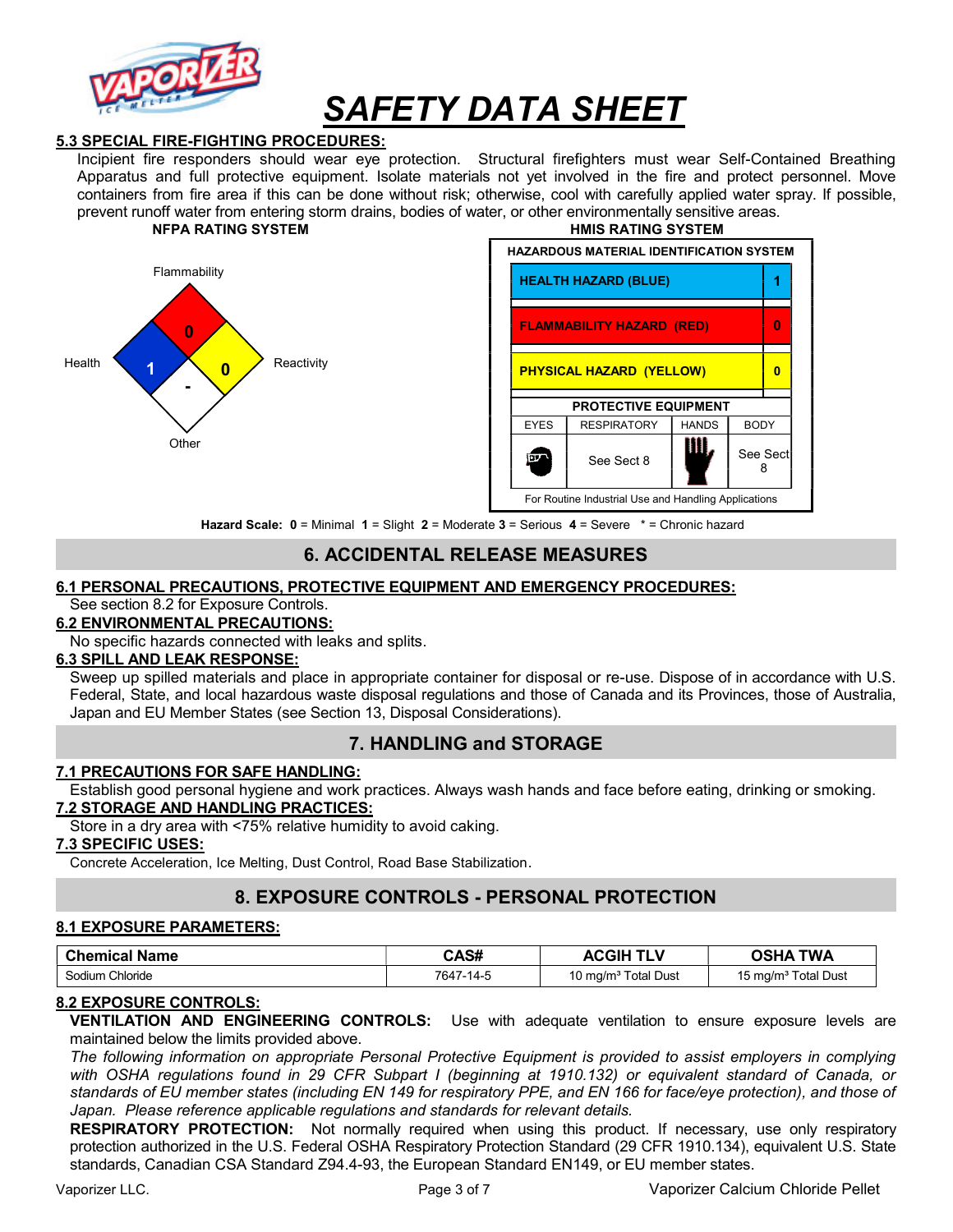

EYE PROTECTION Safety glasses or goggles are recommended to prevent eye contact. If necessary, refer to U.S. OSHA 29 CFR 1910.133, Canadian Standards, and the European Standard EN166, Australian Standards, or relevant Japanese Standards.

HAND PROTECTION: Protective gloves are recommended to prevent skin contact. If necessary, refer to U.S. OSHA 29 CFR 1910.138, the European Standard DIN EN 374, the appropriate Standards of Canada, Australian Standards, or relevant Japanese Standards.

**BODY PROTECTION:** Use body protect appropriate to task being performed. If necessary, refer to appropriate Standards of Canada, or appropriate Standards of the EU, Australian Standards, or relevant Japanese Standards.

# 9. PHYSICAL and CHEMICAL PROPERTIES

#### 9.1 INFORMATION ON BASIC PHYSICAL AND CHEMICAL PROPERTIES:

APPEARANCE (Physical State) and COLOR: This product is a white solid, pellets. ODOR: None ODOR THRESHOLD: Not Applicable pH: Not Applicable MELTING/FREEZING POINT: 772°C (1,422°F) BOILING POINT: Not Applicable FLASH POINT: Not Applicable EVAPORATION RATE (n-BuAc=1): Not Available FLAMMABILITY (SOLID, GAS): Not Applicable UPPER/LOWER FLAMMABILITY OR EXPLOSION LIMITS: Not Applicable VAPOR PRESSURE (mm Hg @ 20°C (68°F): Negligible at ambient temperature VAPOR DENSITY: Not Applicable RELATIVE DENSITY: Not Applicable DENSITY: Not Applicable SPECIFIC GRAVITY: Not Available SOLUBILITY IN WATER: Not Available WEIGHT PER GALLON: Not Available PARTITION COEFFICENT (n-octanol/water): Not Applicable AUTO-IGNITION TEMPERATURE: Not Applicable DECOMPOSITION TEMPERATURE: Not Available VISCOSITY: Not Available VOC g/l / Lb/gal: Not Available

#### 9.2 OTHER INFORMATION:

No additional information available.

# 10. STABILITY and REACTIVITY

#### 10.1 REACTIVITY:

This product is not reactive.

#### 10.2 STABILITY:

Stable under conditions of normal storage and use.

#### 10.3 POSSIBILITY OF HAZARDOUS REACTIONS:

Chemical reactions occur when this product is involved with strong acids such as sulfuric or nitric acid.

#### 10.4 CONDITIONS TO AVOID:

Incompatible materials.

#### 10.5 MATERIALS WITH WHICH SUBSTANCE IS INCOMPATIBLE:

Strong acids.

#### 10.6 HAZARDOUS DECOMPOSITION PRODUCTS:

Thermal decomposition products include hydrochloric acid.

### 11. TOXICOLOGICAL INFORMATION

#### 11.1 INFORMATION ON TOXICOLOGICAL EFFECTS:

TOXICITY DATA: CAS#: 7647-14-5 Oral, rat: LD50 = 3,000 mg/kg;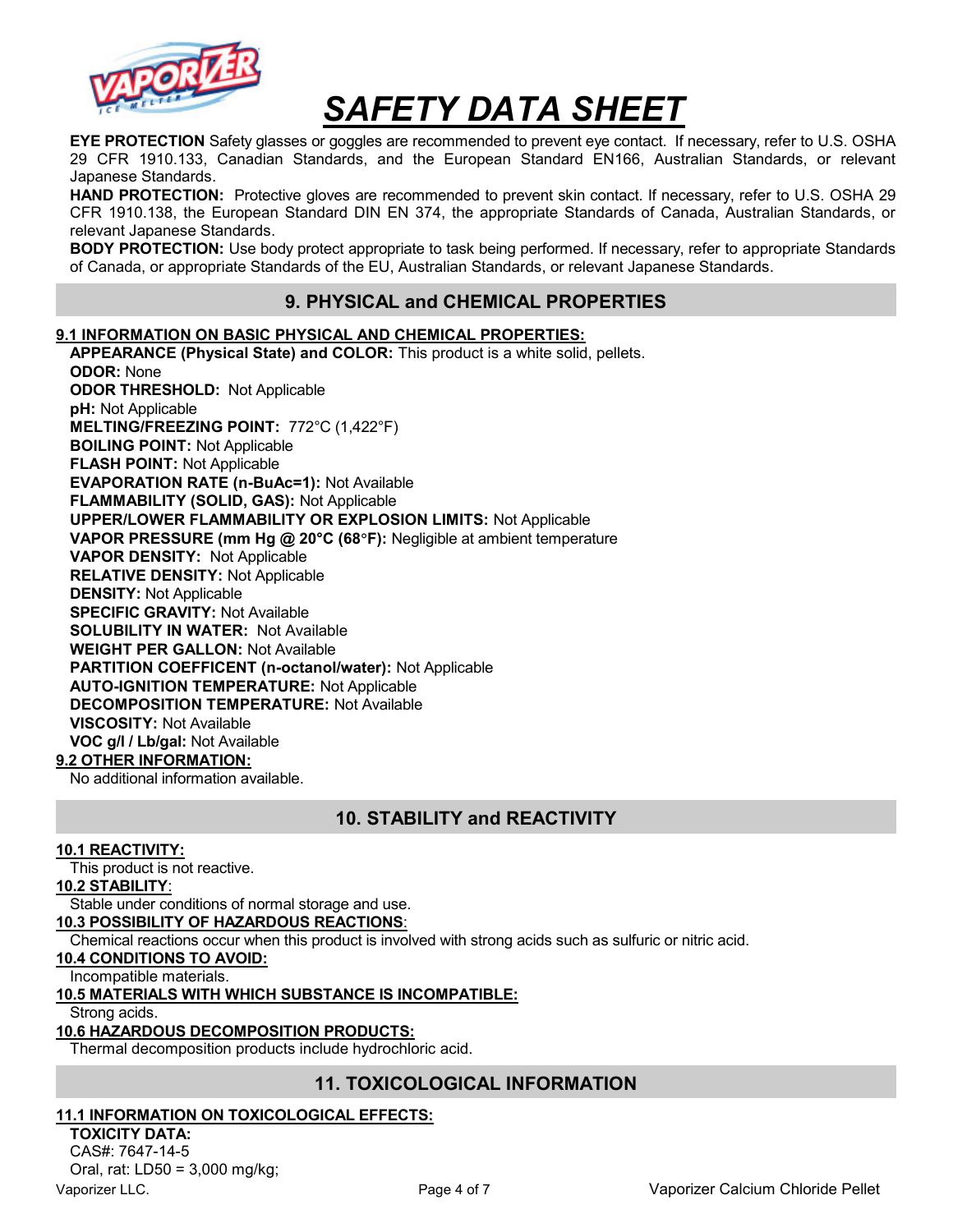

SUSPECTED CANCER AGENT: None of the ingredients within this product are found on the following lists: FEDERAL OSHA Z LIST, NTP, IARC, or CAL/OSHA and therefore are not considered to be, or suspected to be, cancer-causing agents by these agencies.

**IRRITANCY OF PRODUCT:** This product may be irritating to skin, eyes or respiratory system.

SENSITIZATION TO THE PRODUCT: This product is not considered a respiratory system or skin sensitizer.

REPRODUCTIVE TOXICITY INFORMATION: No information concerning the effects of this product and its components on the human reproductive system.

SPECIFIC TARGET ORGAN TOXICITY – SINGLE EXPOSURE: Eyes, Respiratory System and Skin SPECIFIC TARGET ORGAN TOXICITY – REPEATED EXPOSURE: None known ASPIRATION HAZARD: None

# 12. ECOLOGICAL INFORMATION

#### 12.1 TOXICITY:

This material is water soluble and occurs naturally, and is unlikely to have any long term effect on the environment. However, large or frequent applications or spills can have a potentially damaging effect on the environment.

#### 12.2 PERSISTENCE AND DEGRADABILITY:

This material is not organic and therefore does not undergo biodegradation.

#### 12.3 BIOACCUMULATIVE POTENTIAL:

Based on available information, the sodium chloride present may bioaccumulate in some aquatic organisms.

#### 12.4 MOBILITY IN SOIL:

This material is water soluble and is expected to move rapidly with surface water or ground water flows.

#### 12.5 RESULTS OF PBT AND vPvB ASSESSMENT:

No specific data available on this product.

#### 12.6 OTHER ADVERSE EFFECTS:

No specific data available on this product.

ALL WORK PRACTICES MUST BE AIMED AT ELIMINATING ENVIRONMENTAL CONTAMINATION.

#### 12.7 WATER ENDANGERMENT CLASS:

Water endangering in accordance with EU Guideline 91/155-EWG. Not determined

# 13. DISPOSAL CONSIDERATIONS

#### 13.1 WASTE TREATMENT METHODS:

Waste disposal must be in accordance with appropriate U.S. Federal, State, and local regulations, those of Canada, Australia, EU Member States and Japan.

#### 13.2 EU Waste Code:

Not determined.

### 14. TRANSPORTATION INFORMATION

#### US DOT, IATA, IMO, ADR:

U.S. DEPARTMENT OF TRANSPORTATION (DOT) SHIPPING REGULATIONS: This product is classified (per 49 CFR 172.101) by the U.S. Department of Transportation, as follows.

14.1 PROPER SHIPPING NAME: Non-Regulated Material 14.2 HAZARD CLASS NUMBER and DESCRIPTION: None 14.3 UN IDENTIFICATION NUMBER: None 14.4 PACKING GROUP: None 14.5 DOT LABEL(S) REQUIRED: None NORTH AMERICAN EMERGENCY RESPONSE GUIDEBOOK NUMBER: None RQ QUANTITY: None 14.6 MARINE POLLUTANT: None of the components of this product are designated by the Department of Transportation to be Marine Pollutants (49 CFR 172.101, Appendix B). 14.7 SPECIAL PRECAUTIONS FOR USER: Avoid exposure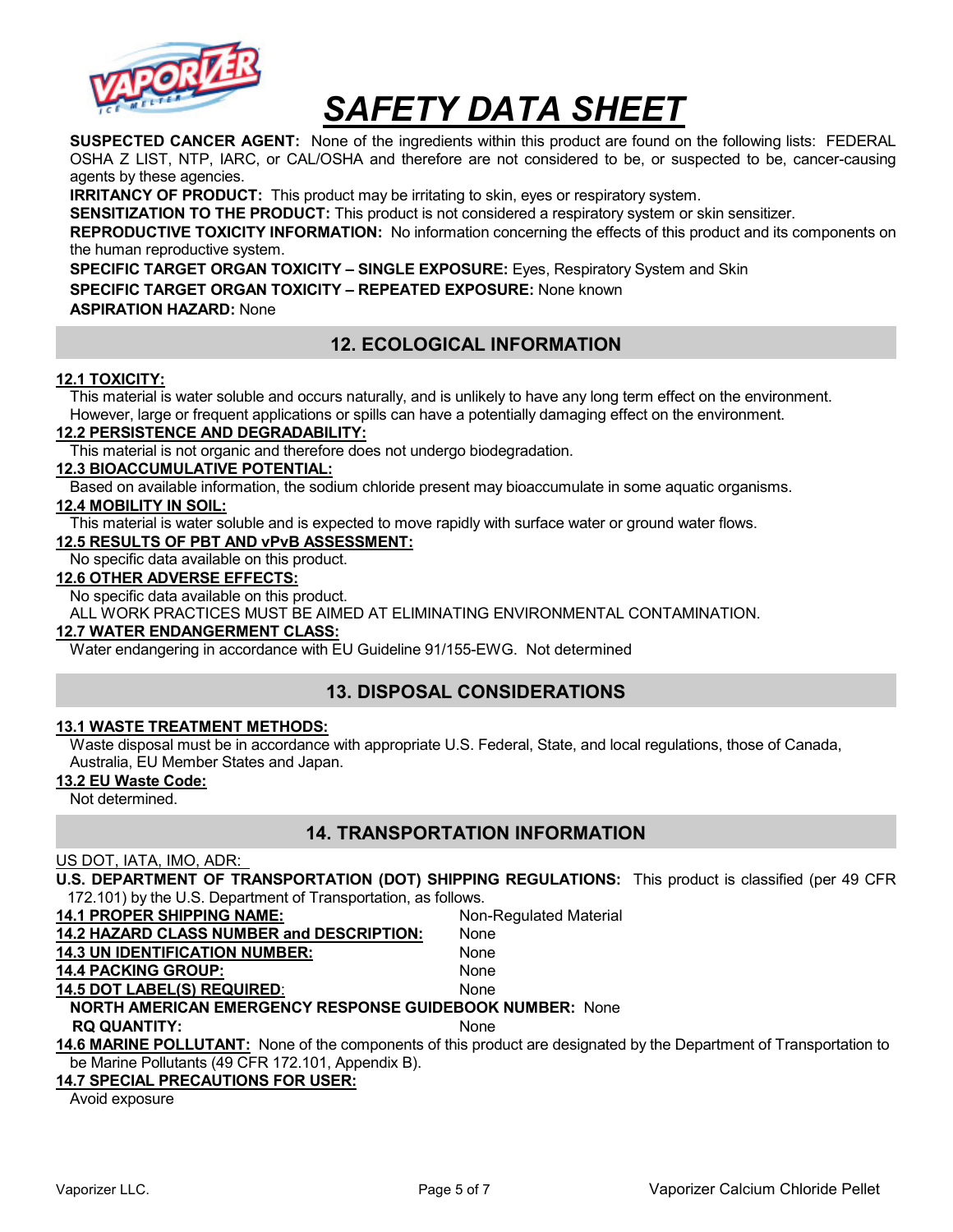

#### 14.8 INTERNATIONAL TRANSPORTION:

INTERNATIONAL AIR TRANSPORT ASSOCIATION SHIPPING INFORMATION (IATA): This product is not considered as dangerous goods.

INTERNATIONAL MARITIME ORGANIZATION SHIPPING INFORMATION (IMO): This product is not considered as dangerous goods.

#### 14.9 TRANSPORT IN BULK ACCORDING TO ANNEX II OF MARPOL 73/78 AND IBC CODE:

EUROPEAN AGREEMENT CONCERNING THE INTERNATIONAL CARRIAGE OF DANGEROUS GOODS BY ROAD (ADR): This product is not considered by the United Nations Economic Commission for Europe to be dangerous goods.

## 15. REGULATORY INFORMATION

#### 15.1 UNITED STATES REGULATIONS:

U.S. SARA REPORTING REQUIREMENTS: The components of this product are not subject to the reporting requirements of Sections 302, 304, and 313 of Title III of the Superfund Amendments and Reauthorization Act.

U.S. SARA THRESHOLD PLANNING QUANTITY: There are no specific Threshold Planning Quantities for the components of this product. The default Federal SDS submission and inventory requirement filing threshold of 10,000 lbs (4,540 kg) therefore applies, per 40 CFR 370.20.

#### U.S. CERCLA REPORTABLE QUANTITY (RQ): None

U.S. TSCA INVENTORY STATUS: The components of this product are listed on the TSCA Inventory or are exempted form listing.

#### OTHER U.S. FEDERAL REGULATIONS: None

CALIFORNIA SAFE DRINKING WATER AND TOXIC ENFORCEMENT ACT (PROPOSITION 65): Ingredients within this product are not on the Proposition 65 Lists.

#### 15.2 CANADIAN REGULATIONS:

CANADIAN DSL/NDSL INVENTORY STATUS: All components are DSL Listed, NDSL Listed and/or are exempt from listing.

OTHER CANADIAN REGULATIONS: Not applicable.

#### CANADIAN ENVIRONMENTAL PROTECTION ACT (CEPA) PRIORITIES SUBSTANCES LISTS:

This product has been classified in accordance with the hazard criteria of the Controlled Products Regulations and the SDS contains all of the information required by those regulations.

CANADIAN WHMIS CLASSIFICATION and SYMBOLS: This product has been classified per WHMIS 2015.

#### 15.3 EUROPEAN ECONOMIC COMMUNITY INFORMATION:

This product does meet the definition of a hazardous substance or preparation as defined by the European Union Council Directives 67/548/EEC, 1999/45/EC, 1272/2008/EC and subsequent Directives. See Section 2 for full Details.

#### 15.4 AUSTRALIAN INFORMATION FOR PRODUCT:

The components of this product are listed on the International Chemical Inventory list.

#### 15.5 JAPANESE INFORMATION FOR PRODUCT:

JAPANESE MINISTER OF INTERNATIONAL TRADE AND INDUSTRY (MITI) STATUS:

The components of this product are not listed as Class I Specified Chemical Substances, Class II Specified Chemical Substances, or Designated Chemical Substances by the Japanese MITI.

#### JAPANESE ENCS INVENTORY:

The components of this product are on the ENCS Inventory as indicated in the section on International Chemical Inventories, below.

#### POISONOUS AND DELETERIOUS SUBSTANCES CONTROL LAW:

No component of this product is a listed Specified Poisonous Substance under the Poisonous and Deleterious Substances Control Law.

#### 15.6 INTERNATIONAL CHEMICAL INVENTORIES:

Vaporizer LLC. Contract Calcium Chloride Pellet Pellet Pellet Pellet Pellet Pellet Pellet Pellet Pellet Pellet Listing of the components on individual country Chemical Inventories is as follows: Asia-Pac: Listed Australian Inventory of Chemical Substances (AICS): Listed Korean Existing Chemicals List (ECL): Listed Japanese Existing National Inventory of Chemical Substances (ENCS): Listed Philippines Inventory if Chemicals and Chemical Substances (PICCS): Listed Swiss Giftliste List of Toxic Substances: Listed U.S. TSCA: Listed